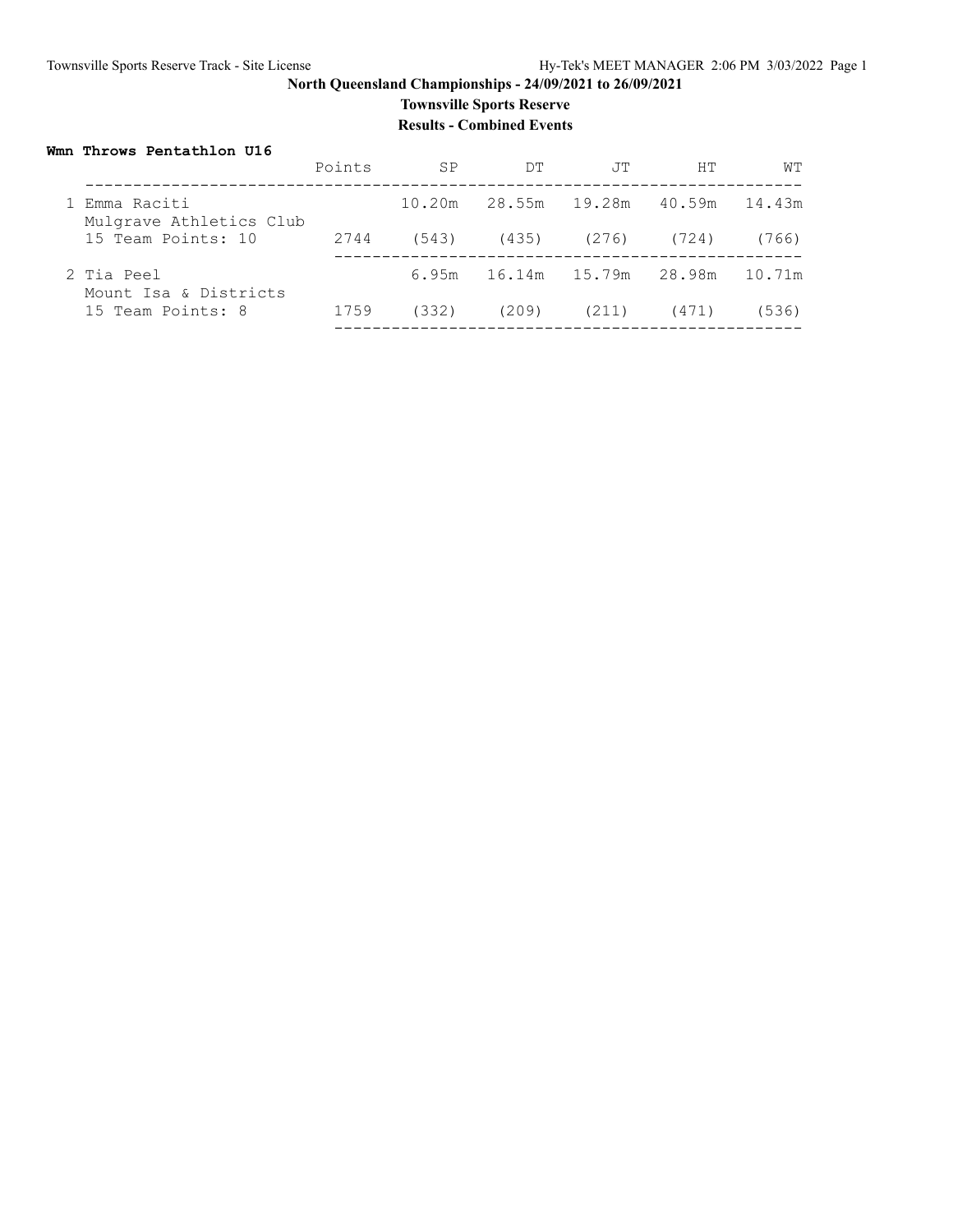## **Townsville Sports Reserve**

**Results - Combined Events**

#### **Men Throws Pentathlon U16**

|                                      | Points | <b>SP</b> | DT                   | .TT                    | HТ    | WТ     |
|--------------------------------------|--------|-----------|----------------------|------------------------|-------|--------|
| James Galea<br>Mackay Athletics      |        | 12.29m    |                      | 44.08m  25.68m  34.92m |       | 15.42m |
| 15 Team Points: 10                   | 2800   | (624)     | (748)                | (239)                  | (430) | (759)  |
| 2 Liam Manson<br>School Base Athlete |        | 7.49m     | 26.36m 21.79m 17.84m |                        |       | 8.21m  |
| 14 Team Points: 8                    | 1427   | (336)     | (393)                | (186)                  | (159) | (353)  |
|                                      |        |           |                      |                        |       |        |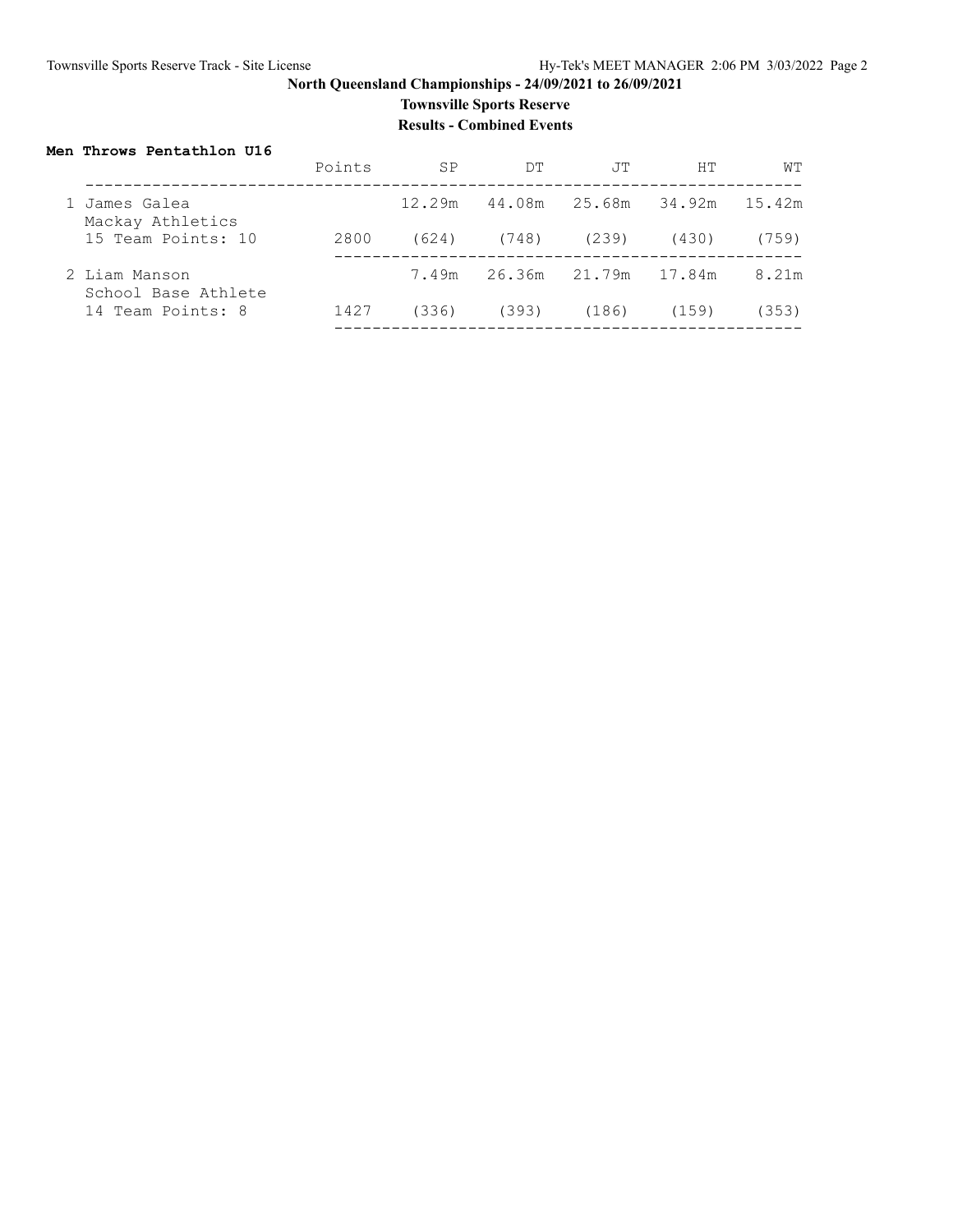# **Townsville Sports Reserve**

**Results - Combined Events**

#### **Wmn Throws Pentathlon U18**

|  |                                                | Points | <b>SP</b> | DT                              | JT     | HT.                                       | WТ     |
|--|------------------------------------------------|--------|-----------|---------------------------------|--------|-------------------------------------------|--------|
|  | 1 Hannah Edwards<br>Mulgrave Athletics Club    |        |           |                                 |        | 13.82m 42.01m 24.37m 53.85m 20.49m        |        |
|  | 16 Team Points: 10                             | 4010   |           |                                 |        | $(782)$ $(693)$ $(370)$ $(1018)$ $(1147)$ |        |
|  | 2 Jasmine Sichter<br>School Base Athlete       |        |           | 9.60m 28.44m 26.96m             |        | 26.69m 12.49m                             |        |
|  | 17 Team Points: 8                              | 2422   |           |                                 |        | (503) (433) (419) (422)                   | (645)  |
|  | 3 Isobella Dalton<br>Central Oueensland Athlet |        |           | 8.74m 22.55m                    | 15.19m | 27.63m                                    | 12.02m |
|  | 16 Team Points: 6                              | 2030   |           | $(447)$ $(324)$ $(200)$ $(442)$ |        |                                           | (617)  |
|  | 4 Zara Dalton<br>Central Oueensland Athlet     |        | 8.23m     | 21.95m                          |        | 17.64m 27.81m                             | 7.35m  |
|  | 16 Team Points: 5                              | 1751   |           | $(414)$ $(313)$ $(245)$ $(446)$ |        |                                           | (333)  |
|  |                                                |        |           |                                 |        |                                           |        |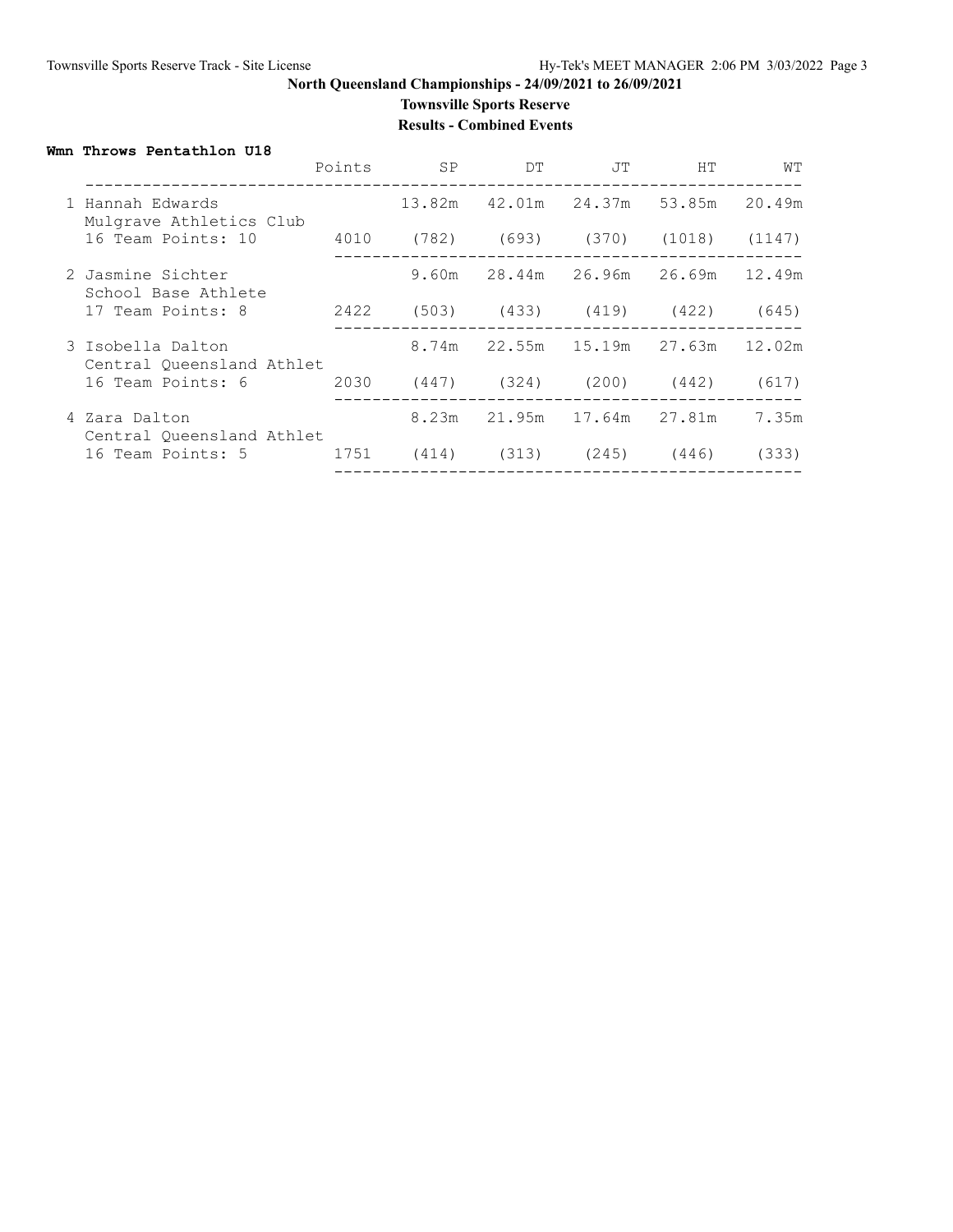### **Townsville Sports Reserve Results - Combined Events**

#### **Men Throws Pentathlon U18**

|                                              | Points | SP     | DT     | TT.    | HТ     | WТ     |
|----------------------------------------------|--------|--------|--------|--------|--------|--------|
| 1 Leon Grundling<br>Tableland Athletics Club |        | 11.26m | 42.33m | 41.80m | 49.07m | 16.90m |
| 17 Team Points: 10                           | 3247   | (562)  | (712)  | (468)  | (661)  | (844)  |
| 2 Etienne Otto<br>Central Oueensland Athlet  |        | 5.43m  | 21.04m | 16.21m | 26.61m | 8.70m  |
| 17 Team Points: 8                            | 1295   | (216)  | (292)  | (111)  | (296)  | (380)  |
|                                              |        |        |        |        |        |        |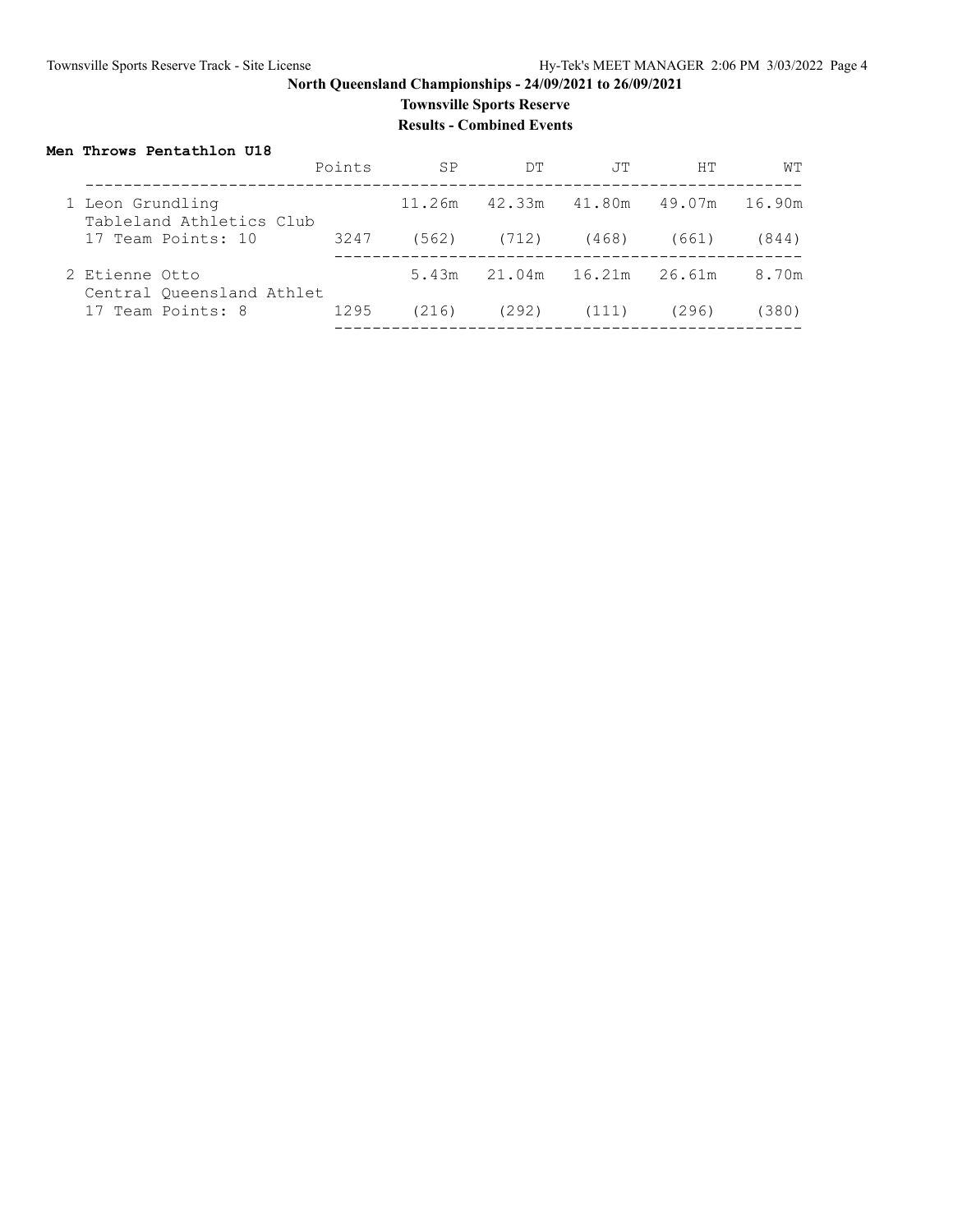### **Townsville Sports Reserve Results - Combined Events**

| Wmn Throws Pentathlon U20                  |        |       |                                   |       |       |       |  |
|--------------------------------------------|--------|-------|-----------------------------------|-------|-------|-------|--|
|                                            | Points | SP    | DT.                               | .TT   | HT.   | WΤ    |  |
| 1 Sophie Raciti<br>Mulgrave Athletics Club |        |       | 9.72m 34.51m 22.61m 38.94m 15.03m |       |       |       |  |
| 19 Team Points: 10                         | 2888   | (511) | (548)                             | (338) | (688) | (803) |  |
|                                            |        |       |                                   |       |       |       |  |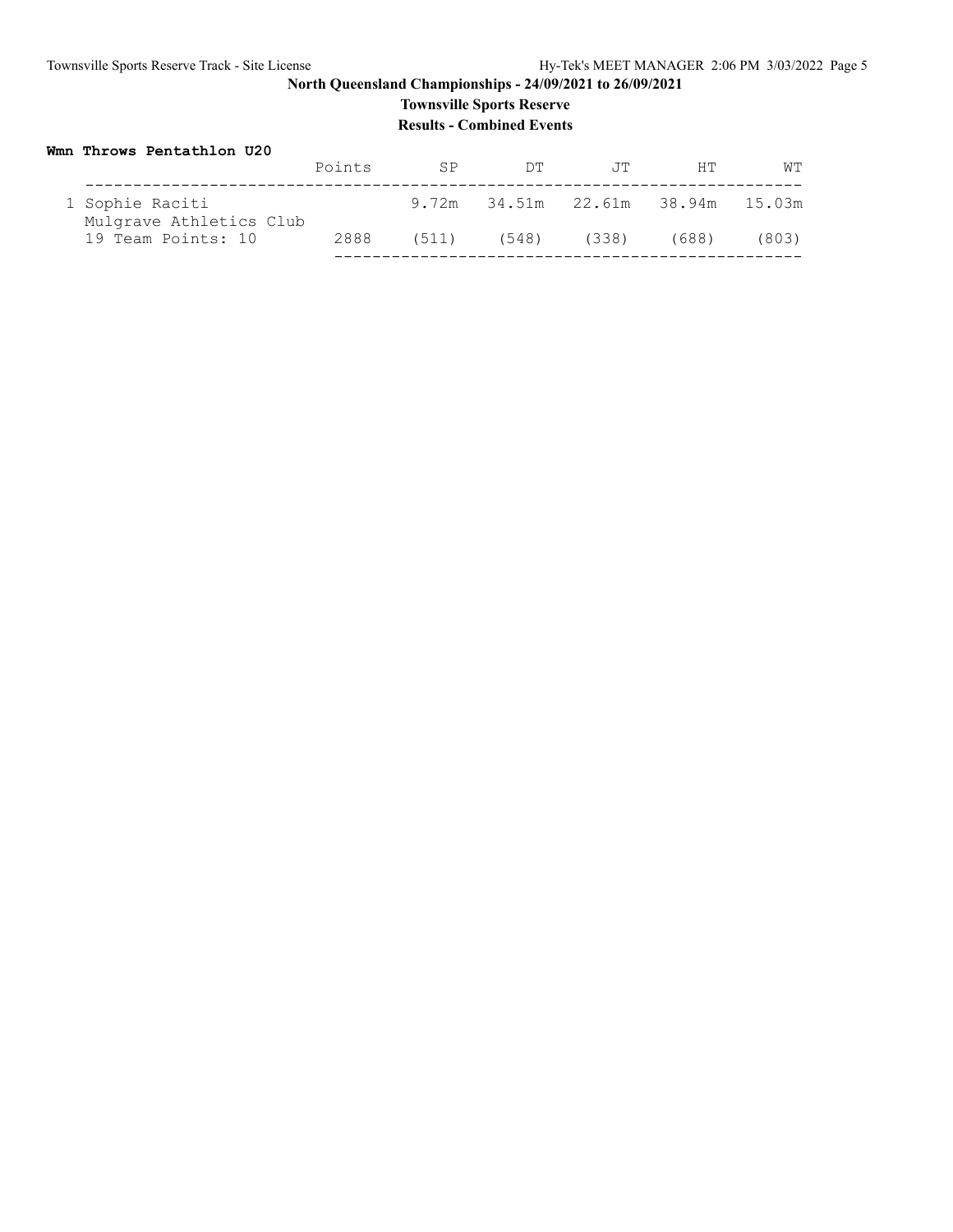### **Townsville Sports Reserve**

#### **Results - Combined Events**

### **Wmn Throws Pentathlon Open**

|                                             | Points | <b>SP</b> | DТ     | JT     | HТ     | WТ     |
|---------------------------------------------|--------|-----------|--------|--------|--------|--------|
| 1 Hannah Edwards<br>Mulgrave Athletics Club |        | 12.53m    | 46.41m | 19.04m | 51.31m | 14.51m |
| 16 Team Points: 10                          | 3480   | (696)     | (780)  | (271)  | (962)  | (771)  |
| 2 Sophie Raciti<br>Mulgrave Athletics Club  |        | 10.36m    | 36.14m | 22.64m | 40.74m | 12.39m |
| 19 Team Points: 8                           | 2836   | (553)     | (579)  | (338)  | (727)  | (639)  |
| 3 Tara Wilson<br>School Base Athlete        |        | 9.75m     | FOUL   | 27.25m | 40.12m | 11.63m |
| 21 Team Points: 6                           | 2245   | (513)     | (0)    | (425)  | (714)  | (593)  |
|                                             |        |           |        |        |        |        |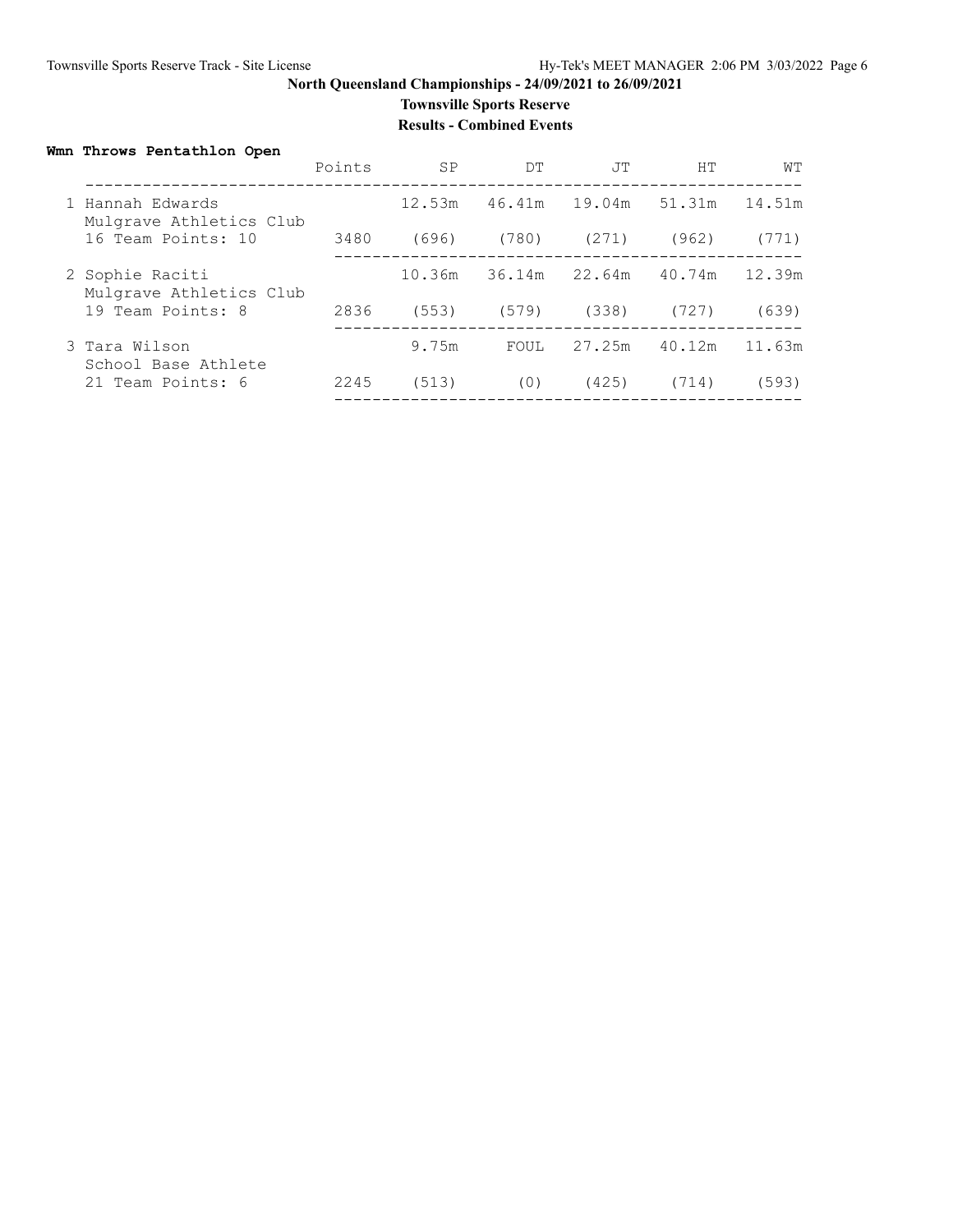### **Townsville Sports Reserve Results - Combined Events**

### **Men Throws Pentathlon Open**

|                                                     | Points | <b>SP</b> | DT.           | .TT        | HТ         | WТ         |
|-----------------------------------------------------|--------|-----------|---------------|------------|------------|------------|
| 1 Nicholas Sainsbury<br>Whitsunday Athletics Club   |        | 8.81m     | 21.14m 31.74m |            | 16.26m     | 5.01m      |
| 20 Team Points: 10                                  | 1344   | (414)     | (293)         | (324)      | (135)      | (178)      |
| DNF Kholan (snr) Hayes<br>Tyille North Star Athleti |        | 11.70m    |               | <b>DNS</b> | <b>DNS</b> | <b>DNS</b> |
| 40                                                  |        | (588)     | (0)           | ( () )     | ( () )     | ( O )      |
|                                                     |        |           |               |            |            |            |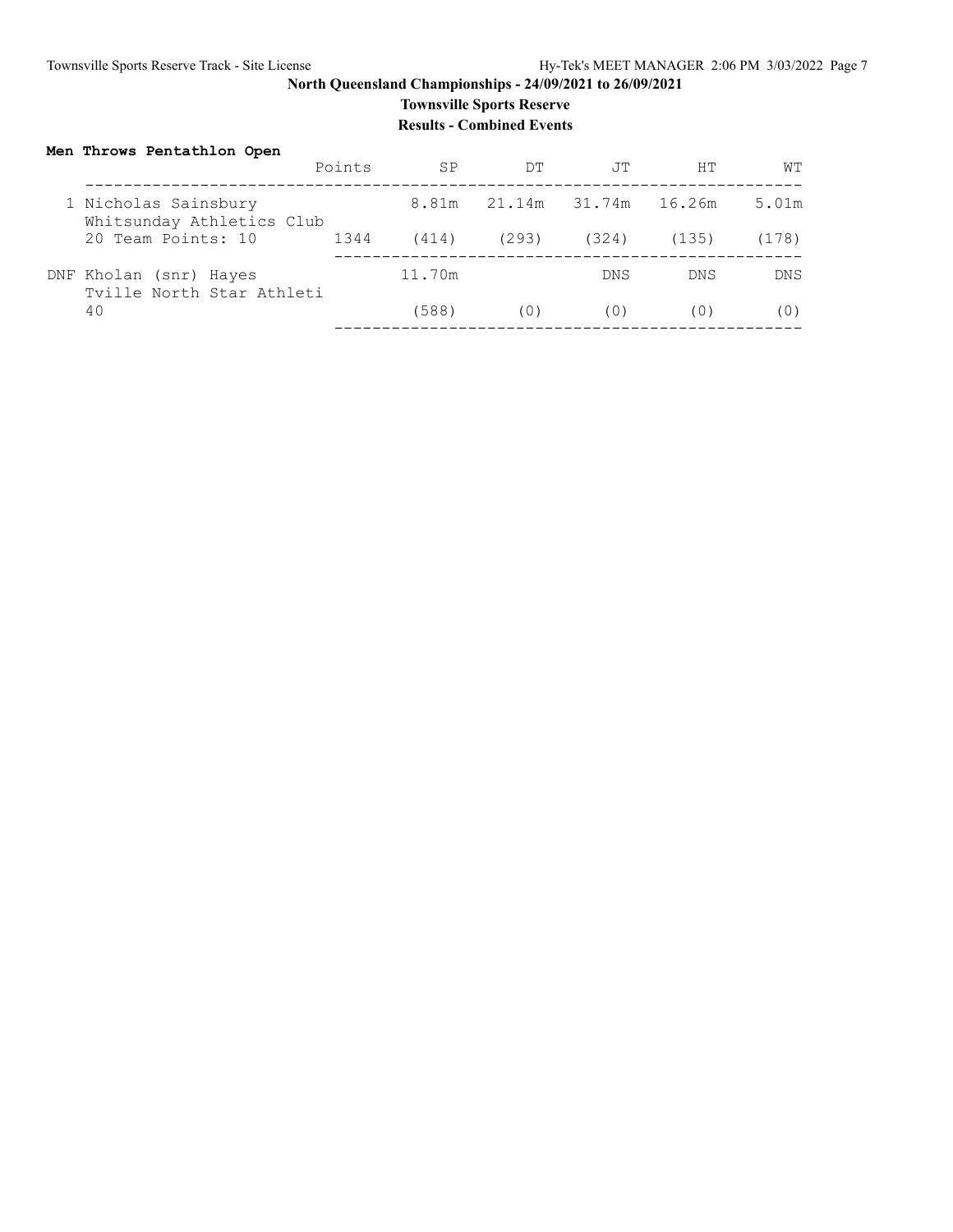# **Townsville Sports Reserve**

**Results - Combined Events**

### **Wmn 13-15 Heptathlon U16**

|                                                                               | Points 100H | HJ      |           | SP 200 Day1 LJ JT                                             |            | 800            |
|-------------------------------------------------------------------------------|-------------|---------|-----------|---------------------------------------------------------------|------------|----------------|
| 1 Monique Williams 15.51<br>Ipswich & District W: 1.4                         |             |         |           | 1.49m 11.76m 27.46 5.03m 32.95m 2:40.04<br>$w: -0.1$ $w: 2.0$ |            |                |
| 14 Team Points: 10 4376 (775) (610) (645) (674) 2704 (567) (533) (572)        |             |         |           |                                                               |            |                |
| 2 Lucie Basset-Rouge 14.68<br>University of Queen $w: 1.4$ $w: -0.1$ $w: 1.2$ |             |         |           | 1.52m 9.56m 27.97 5.00m                                       |            | 31.74m 2:38.22 |
| 15 Team Points: 8 4324 (884) (644) (501) (633) 2662 (559) (510) (593)         |             |         |           |                                                               |            |                |
| 3 Abbie Severinsen<br>Ipswich & District W: 1.4                               | 14.75       |         |           | 1.34m 7.42m 29.44 4.55m 23.23m 2:58.50<br>$w: -0.1$ $w: 1.5$  |            |                |
| 14 Team Points: 6 3377 (875) (449) (362) (522) 2208 (441) (349) (379)         |             |         |           |                                                               |            |                |
| 4 Analiese Murphy 18.69<br>Ignition W: 1.4                                    |             |         |           | 1.28m 9.38m 30.59 3.72m 21.71m 2:41.61                        |            |                |
| 14 Team Points: 5                                                             |             |         |           | w: 1.4<br>2862 (420) (389) (489) (442) 1740 (246) (321) (555) |            |                |
| 5 Jacinta Richardson 17.96<br>Cairns Athletic Clu w: 1.4                      |             |         |           | 1.28m 6.19m 32.68 3.77m 15.31m 3:24.22<br>$w: -0.1$ $w: 1.0$  |            |                |
| 14 Team Points: 4 2108 (493) (389) (283) (311) 1476 (257) (202) (173)         |             |         |           |                                                               |            |                |
| 6 Aaliyah Mullings 20.74<br>Cairns Athletic Clu w: 1.4                        |             | 1.13m   |           | 5.75m 34.69 3.05m 12.35m 3:14.98<br>$w: -0.1$ $w: 1.6$        |            |                |
| 14 Team Points: 3 1456 (244) (248) (255) (206) 953 (116) (148) (239)          |             |         |           |                                                               |            |                |
| DNF Alexandra Reid 20.86<br>Cairns Athletic Clu W: 1.4                        |             | 1.10m   |           | 5.45m 35.40 3.66m<br>$w: -0.1$ $w: 0.5$                       | FOUL       | <b>DNS</b>     |
| 14                                                                            |             |         |           | $(235)$ $(222)$ $(237)$ $(173)$ $(233)$ $(0)$                 |            | (0)            |
| DNF Tia Peel<br>Mount Isa & Distric                                           |             | DNS DNS | DNS DNS   | <b>DNS</b>                                                    | <b>DNS</b> | DNS            |
| 15                                                                            | (0)         | (0)     | $(0)$ (0) | (0)                                                           | (0)        | (0)            |
|                                                                               |             |         |           |                                                               |            |                |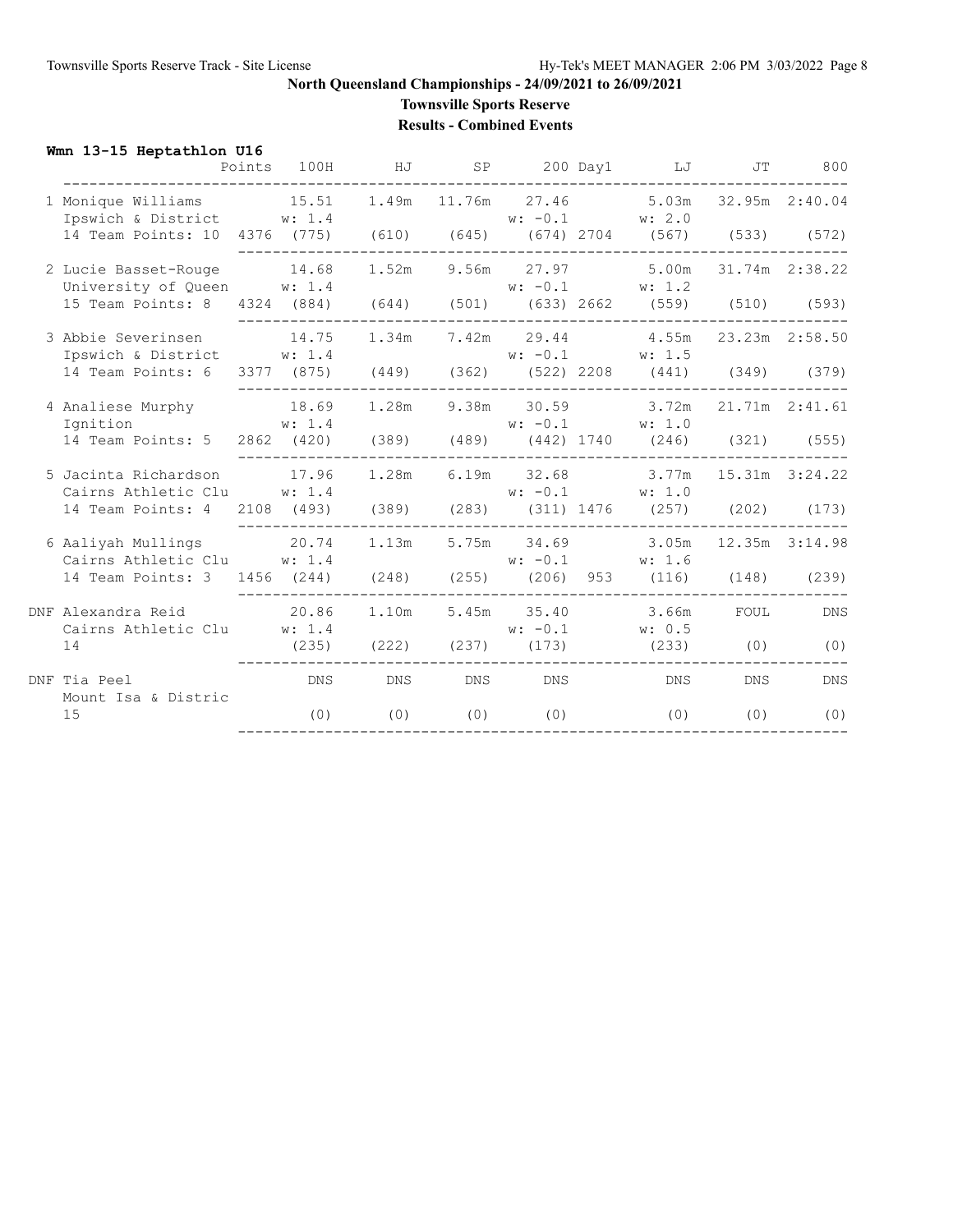### **Townsville Sports Reserve Results - Combined Events**

**Wmn Heptathlon U18**

|                                                                                                      | Points | 100H                          | ΗJ             | SP    |                                          | 200 Day1 | LJ                                      | JT    | 800                        |
|------------------------------------------------------------------------------------------------------|--------|-------------------------------|----------------|-------|------------------------------------------|----------|-----------------------------------------|-------|----------------------------|
| 1 Charlize Goody<br>Ipswich & District<br>15 Team Points: 10 4740 (682) (712) (783) (612) 2789 (551) |        | 16.27<br>w: 1.4               | 1.58m          |       |                                          |          | 4.97m<br>$w: -0.3$ $w: 1.9$             | (772) | 45.44m 2:35.27<br>(628)    |
| 2 Sabrina Guse<br>Oeii Track Club<br>16 Team Points: 8                                               |        | 16.99<br>w: 1.4<br>3662 (598) | 1.46m<br>(577) | (585) | $w: -0.3$                                |          | 4.61m<br>w: 1.9<br>$(490)$ 2250 $(456)$ | (350) | 23.29m 2:37.18<br>(606)    |
| 3 Ella Day<br>Rural Athletics Cen<br>17 Team Points: 6 2073                                          |        | 31.62<br>w: 1.4<br>(0)        | 1.19m<br>(302) | (274) | $6.05m$ 29.55<br>$w: -0.3$<br>(514) 1090 |          | 4.45m<br>w: 1.1<br>(416)                | (78)  | $8.43m$ $2:47.56$<br>(489) |
| DNF Kayla Newberry                                                                                   |        | DNS.                          | <b>DNS</b>     | DNS.  | <b>DNS</b>                               |          | DNS.                                    | DNS.  | <b>DNS</b>                 |
| University of Queen<br>16                                                                            |        | (0)                           | (0)            | (0)   | (0)                                      |          | (0)                                     | (0)   | (0)                        |
|                                                                                                      |        |                               |                |       |                                          |          |                                         |       |                            |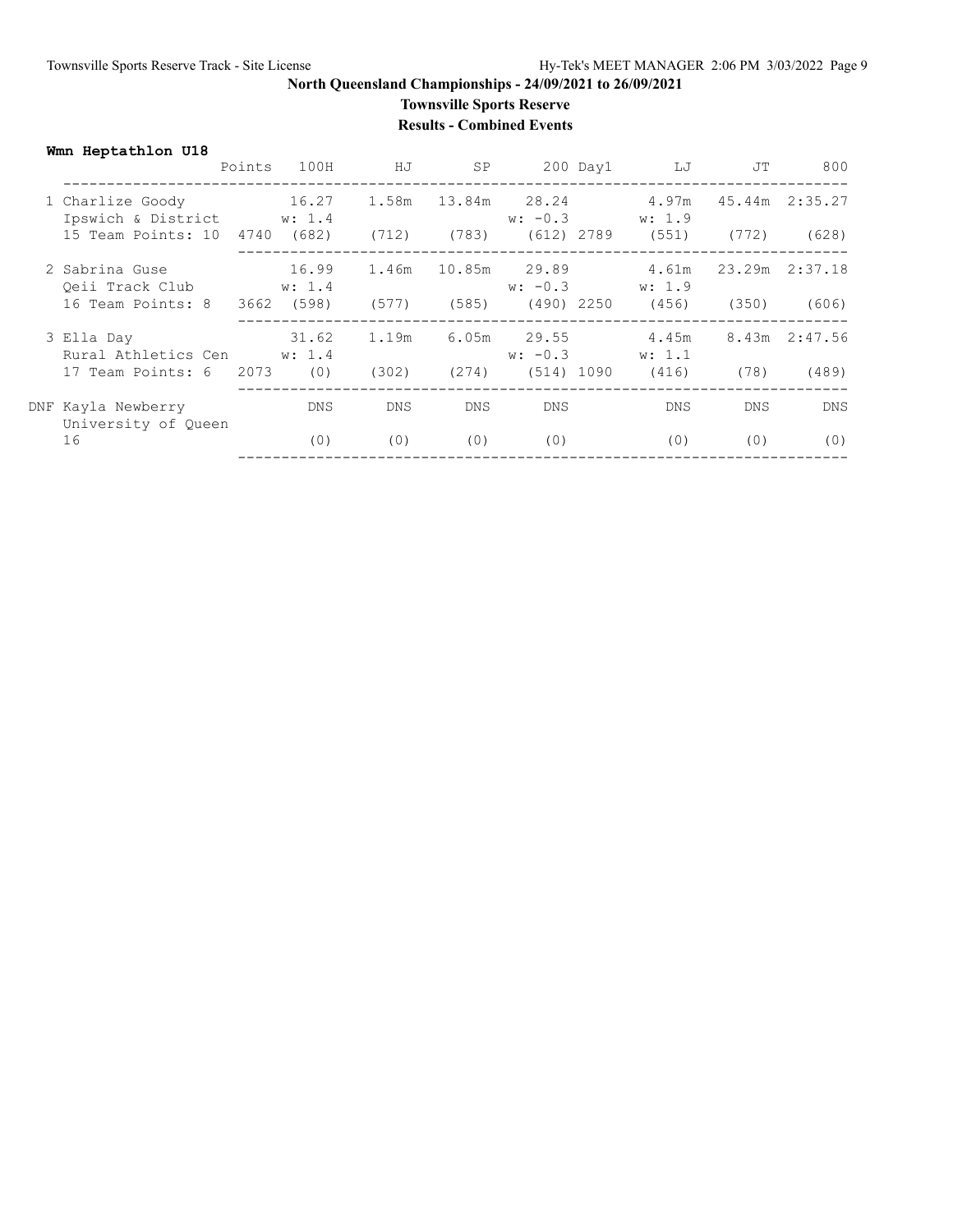### **Townsville Sports Reserve Results - Combined Events**

#### **Wmn Heptathlon Open**

|                                              | Points | 100H            | ΗJ    | SP     |                    | $200$ Day $1$ | LJ              | JТ     | 800     |
|----------------------------------------------|--------|-----------------|-------|--------|--------------------|---------------|-----------------|--------|---------|
| 1 Taneille Crase<br>Oueensland Athletic      |        | 13.99<br>w: 1.5 | 1.73m | 10.44m | 25.62<br>$w: -0.3$ |               | 6.17m<br>w: 1.1 | 34.93m | 2:22.99 |
| 27 Team Points: 10 5515                      |        | (980)           | (891) | (558)  |                    | (831) 3260    | (902)           | (570)  | (783)   |
| 2 Rebekah Gleeson-Che<br>Keppel Coast Athlet |        | 16.57<br>w: 1.5 | 1.55m | 7.40m  | 29.39<br>$w: -0.3$ |               | 4.91m<br>w: 1.3 | 25.63m | 3:00.39 |
| 21 Team Points: 8 3502                       |        | (646)           | (678) | (361)  |                    | (526) 2211    | (535)           | (394)  | (362)   |
| 3 Amber Nyssen<br>Mayne Harriers Amat        |        | 20.82<br>w: 1.5 | 1.34m | 5.99m  | 29.34<br>$w: -0.3$ |               | 4.45m<br>w: 0.9 | 15.41m | 2:29.67 |
| 17 Team Points: 6                            | 2804   | (238)           | (449) | (271)  | (529) 1487         |               | (416)           | (204)  | (697)   |
|                                              |        |                 |       |        |                    |               |                 |        |         |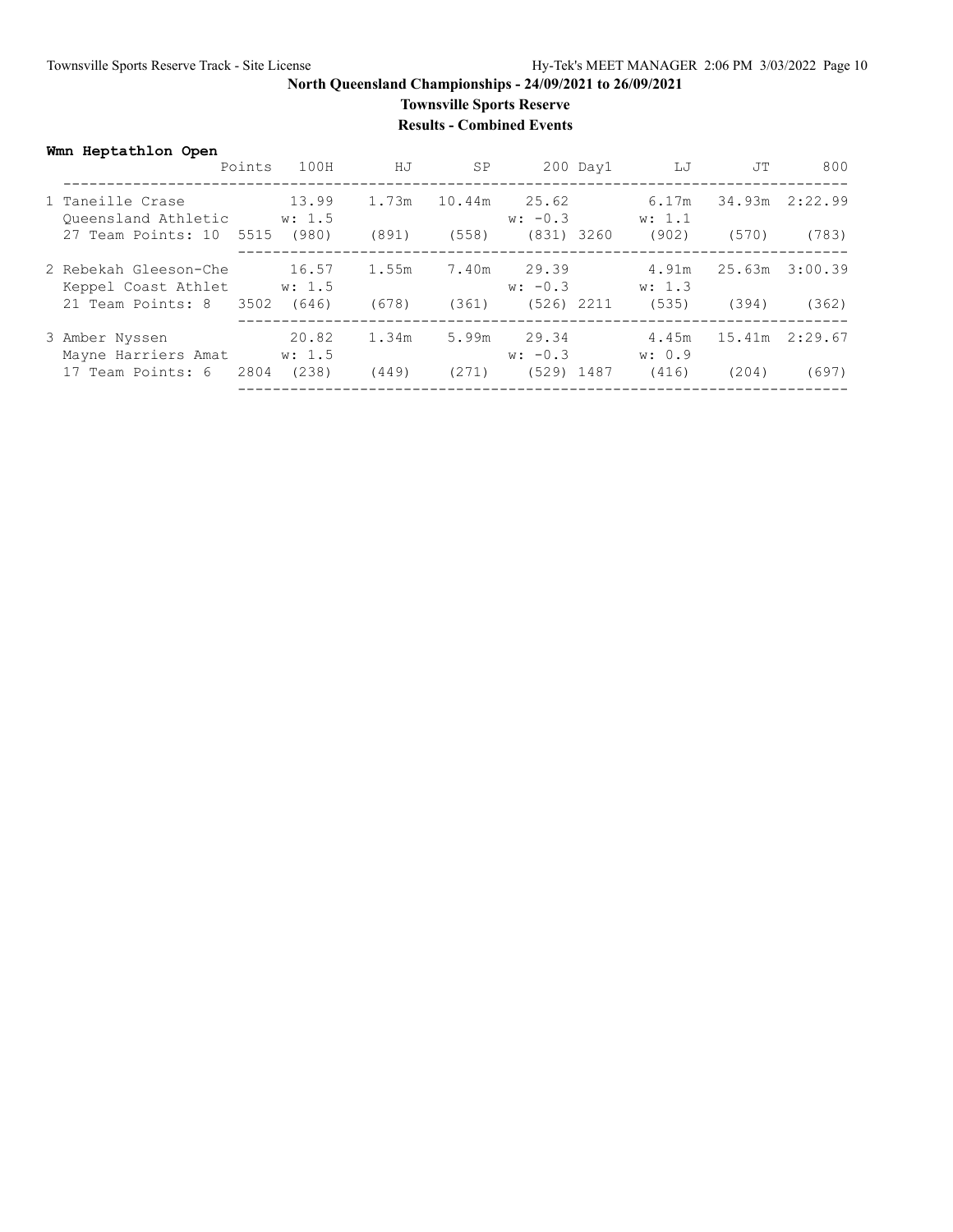### **Townsville Sports Reserve Results - Combined Events**

#### **Men Decathlon U20**

|                      | Points | 100       | LJ                  | SP     | HJ    | $400$ Day $1$ | 110H   | DT     | PV    | JT    | 1500            |
|----------------------|--------|-----------|---------------------|--------|-------|---------------|--------|--------|-------|-------|-----------------|
|                      |        |           |                     |        |       |               |        |        |       |       |                 |
| 1 Liam Gilbert       |        | 11.10     | 6.86m               | 15.43m | 1.88m | 52.14         | 14.63  | 41.27m | 4.30m |       | 40.35m  4:50.29 |
| Cairns Athletic Club |        | $w: -0.2$ | w: 1.7              |        |       |               | w: 0.1 |        |       |       |                 |
| 19 Team Points: 10   | 7201   | (838)     | (781)               | (816)  | (696) | $(719)$ 3850  | (895)  | (690)  | (702) | (447) | (617)           |
|                      |        |           |                     |        |       |               |        |        |       |       |                 |
| 2 Benjamin Guse      |        | 11.54     | 6.46m               | 13.04m | 1.76m | 52.52         | 15.50  | 38.09m | 3.80m |       | 52.42m 4:50.95  |
| Qeii Track Club      |        |           | $w: -0.2$ $w: +0.0$ |        |       |               | w: 0.1 |        |       |       |                 |
| 18 Team Points: 8    | 6612   | (744)     | (688)               | (670)  | (593) | $(702)$ 3397  | (790)  | (626)  | (562) | (624) | (613)           |
|                      |        |           |                     |        |       |               |        |        |       |       |                 |